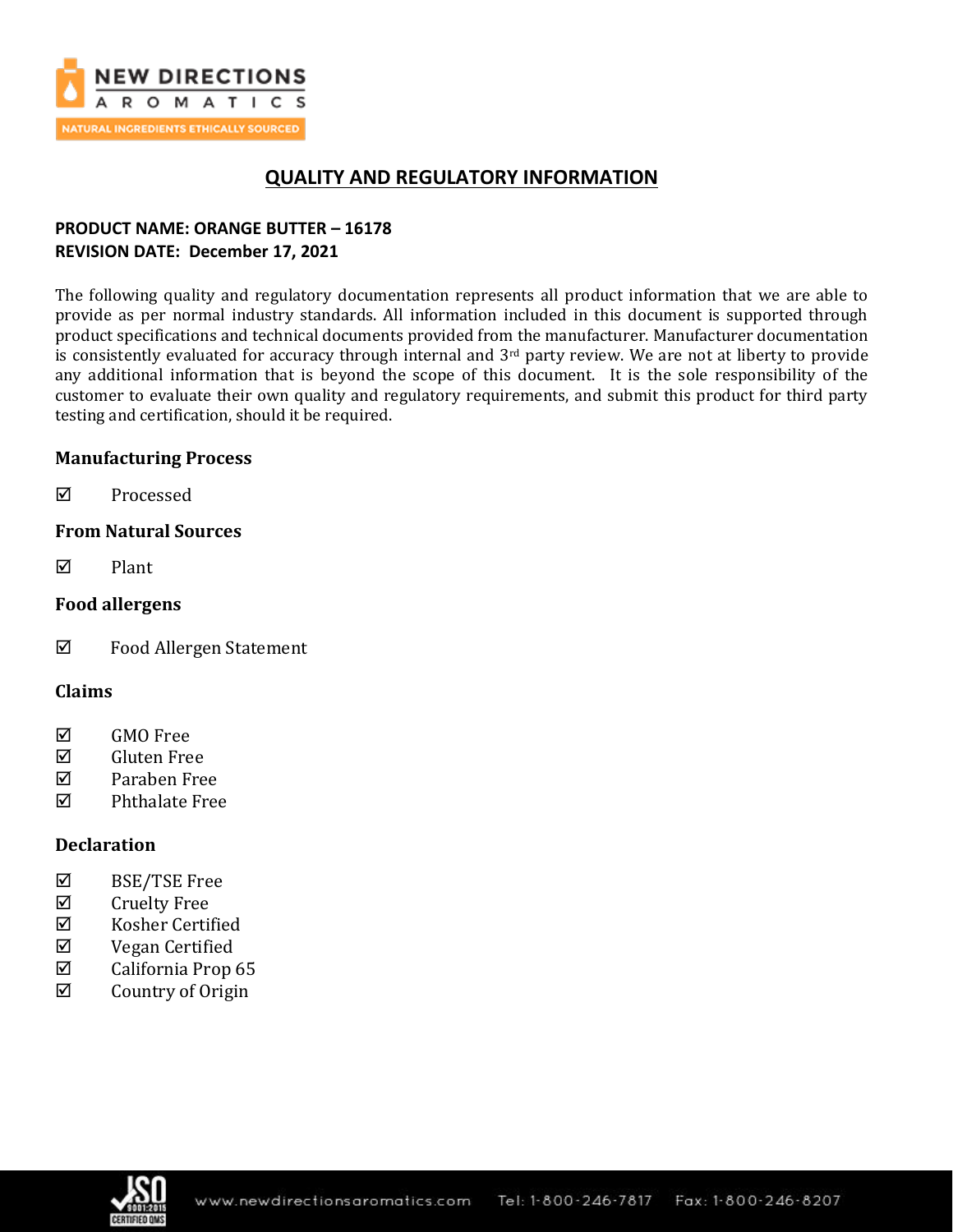

# **COMPOSITION STATEMENT**

## **PRODUCT NAME: ORANGE BUTTER – 16178**

We hereby declare that, to the best of our knowledge, this product is composed of the following ingredients:

| <b>INCI Name</b>                             | <b>Source</b> | CAS#                      | EC#       | $\frac{0}{0}$ |
|----------------------------------------------|---------------|---------------------------|-----------|---------------|
| Hydrogenated Soybean Oil                     | Plant         | 8016-70-4                 | 232-410-2 | 30 to 100     |
| Citrus Sinensis Dulcis Peel<br>Oil Expressed | Plant         | 97766-30-8 /<br>8028-48-6 |           | 3 to 10       |
| Citrus Aurantium Dulcis<br>Peel Wax          | Plant         | 8028-48-6                 |           | $0.3$ to 1    |

#### **Disclaimer & Caution**

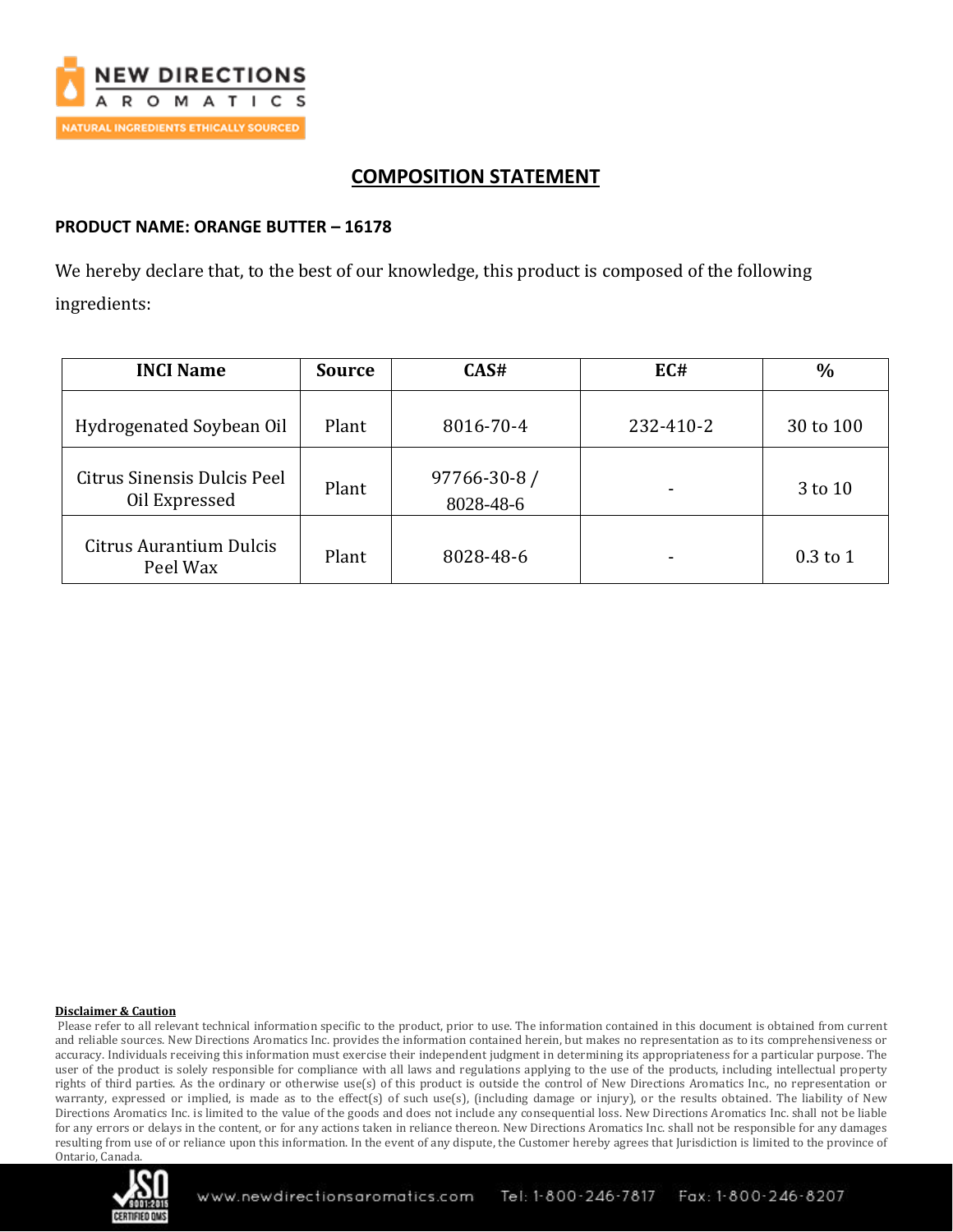

## **BY-PRODUCTS & IMPURITIES STATEMENT**

## **PRODUCT NAME: ORANGE BUTTER – 16178**

We hereby declare that, to the best of our knowledge, this product was not produced from nor does it contain any of the following by-products and impurities:

- GMO material(s)
- Gluten or its derivatives
- Parabens
- Phthalates

#### **Disclaimer & Caution**

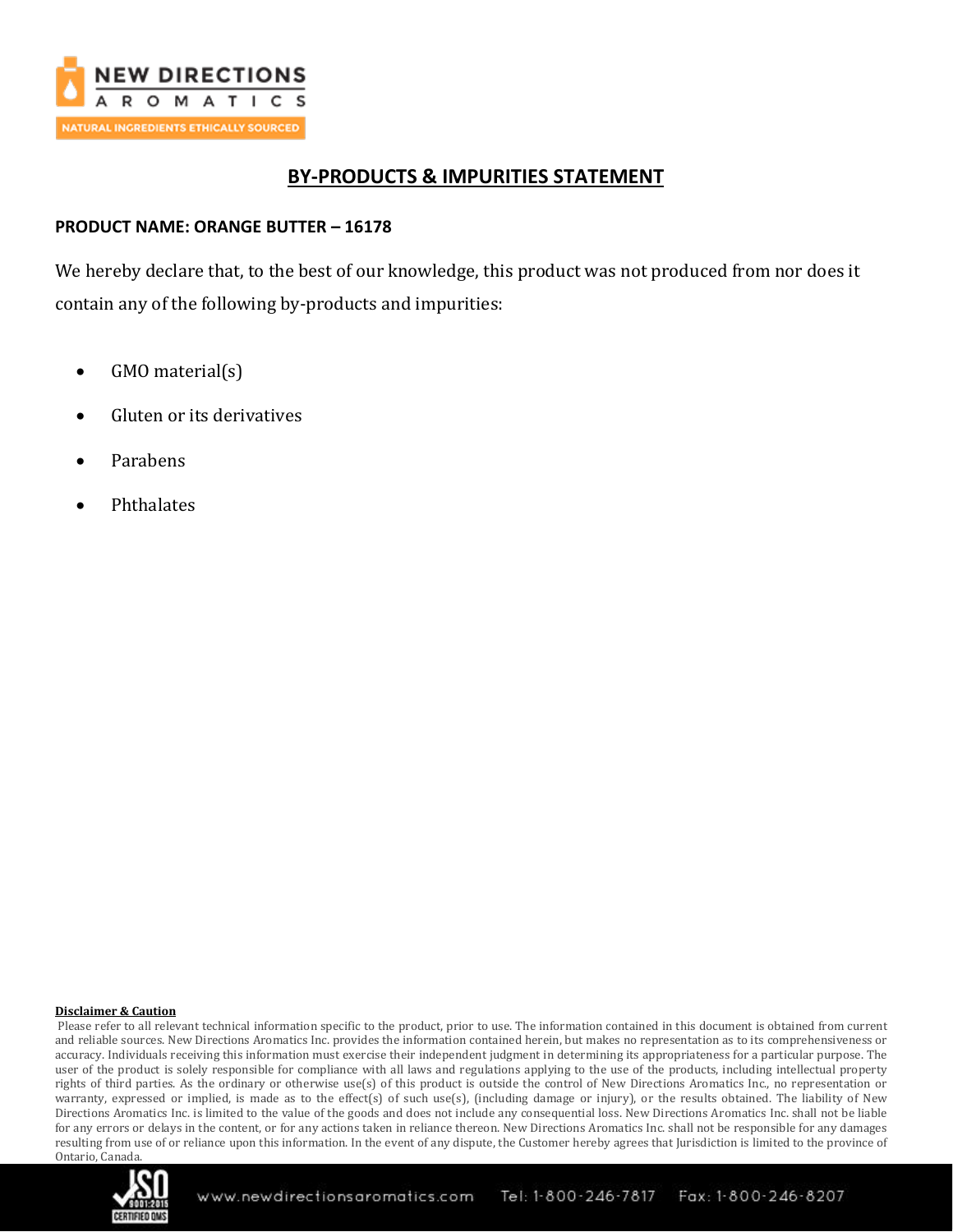

# **FOOD ALLERGEN INFORMATION**

### **PRODUCT NAME: ORANGE BUTTER – 16178**

| Component                                      | Present in the product |  |
|------------------------------------------------|------------------------|--|
| Peanut (and/or derivatives,) e.g., protein oil | N <sub>o</sub>         |  |
| Tree Nuts (and/or derivatives)                 | N <sub>o</sub>         |  |
| Sesame Seeds (and/or derivatives)              | N <sub>o</sub>         |  |
| Wheat                                          | N <sub>o</sub>         |  |
| Gluten                                         | No                     |  |
| Soybeans (and/or derivatives)                  | N <sub>o</sub>         |  |
| Dairy (including lactose) or Eggs              | N <sub>o</sub>         |  |
| Fish or their products                         | N <sub>o</sub>         |  |
| Shellfish or their products                    | N <sub>o</sub>         |  |

#### **Disclaimer & Caution**

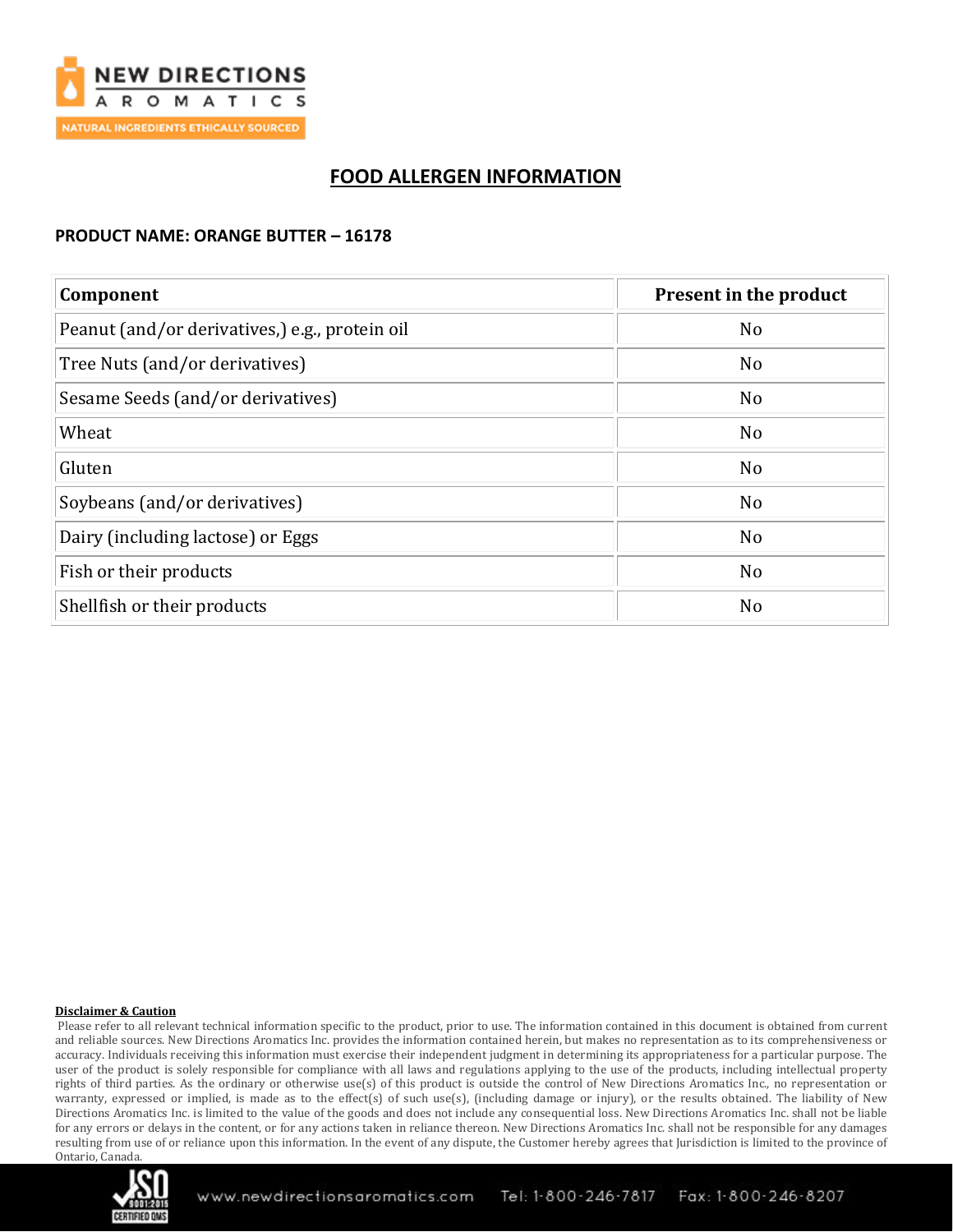

# **DECLARATION OF BOVINE SPONGIFORM ENCEPHALOPATHY (BSE)**

### **PRODUCT NAME: ORANGE BUTTER – 16178**

We hereby declare that, to the best of our knowledge, this product was not made with and does not contain any animal material or derivatives and is free of BSE.

#### **Disclaimer & Caution**

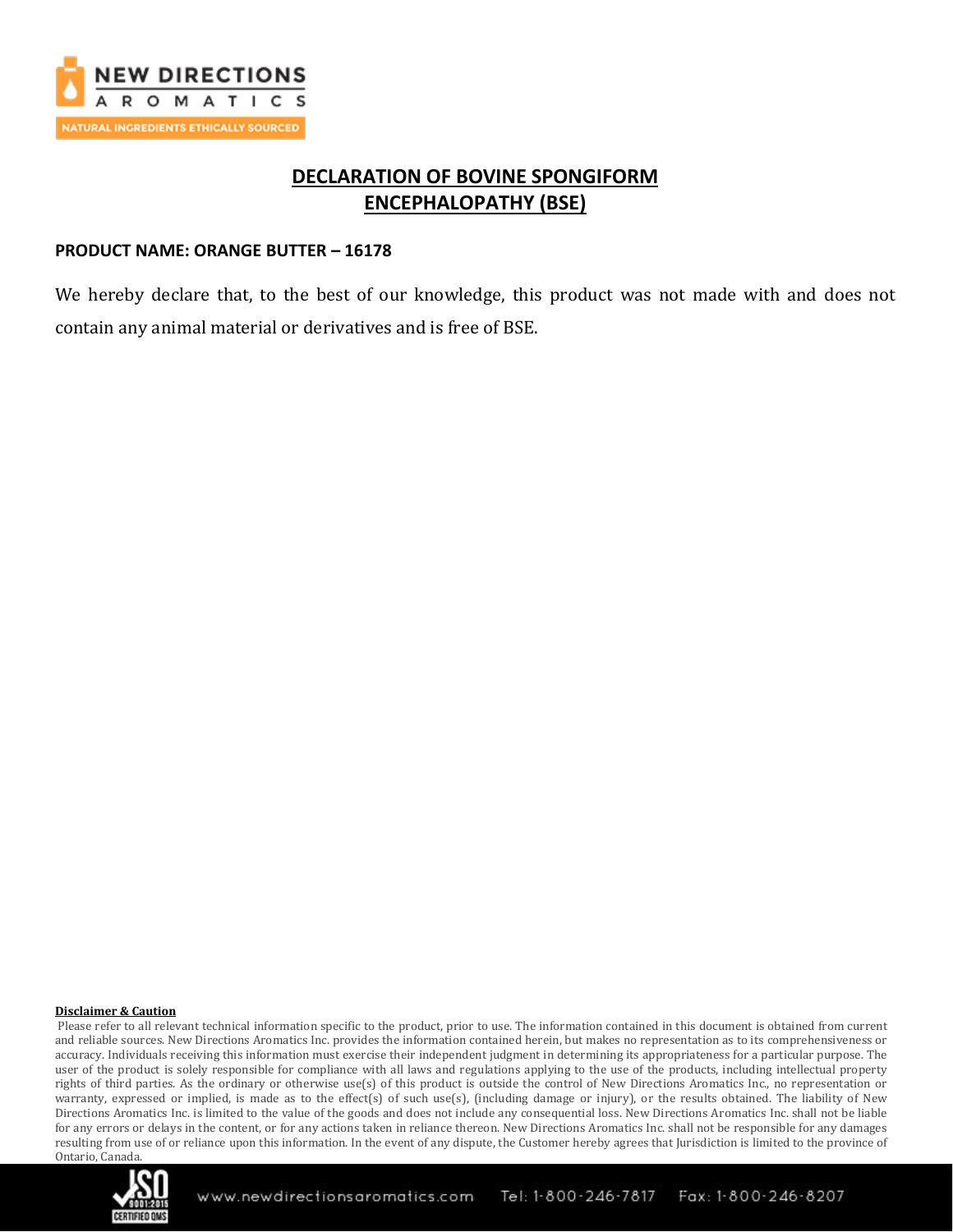

# **CRUELTY-FREE STATEMENT**

### **PRODUCT NAME: ORANGE BUTTER – 16178**

We hereby declare that, to the best of our knowledge, this product has not been tested on animals.

#### **Disclaimer & Caution**

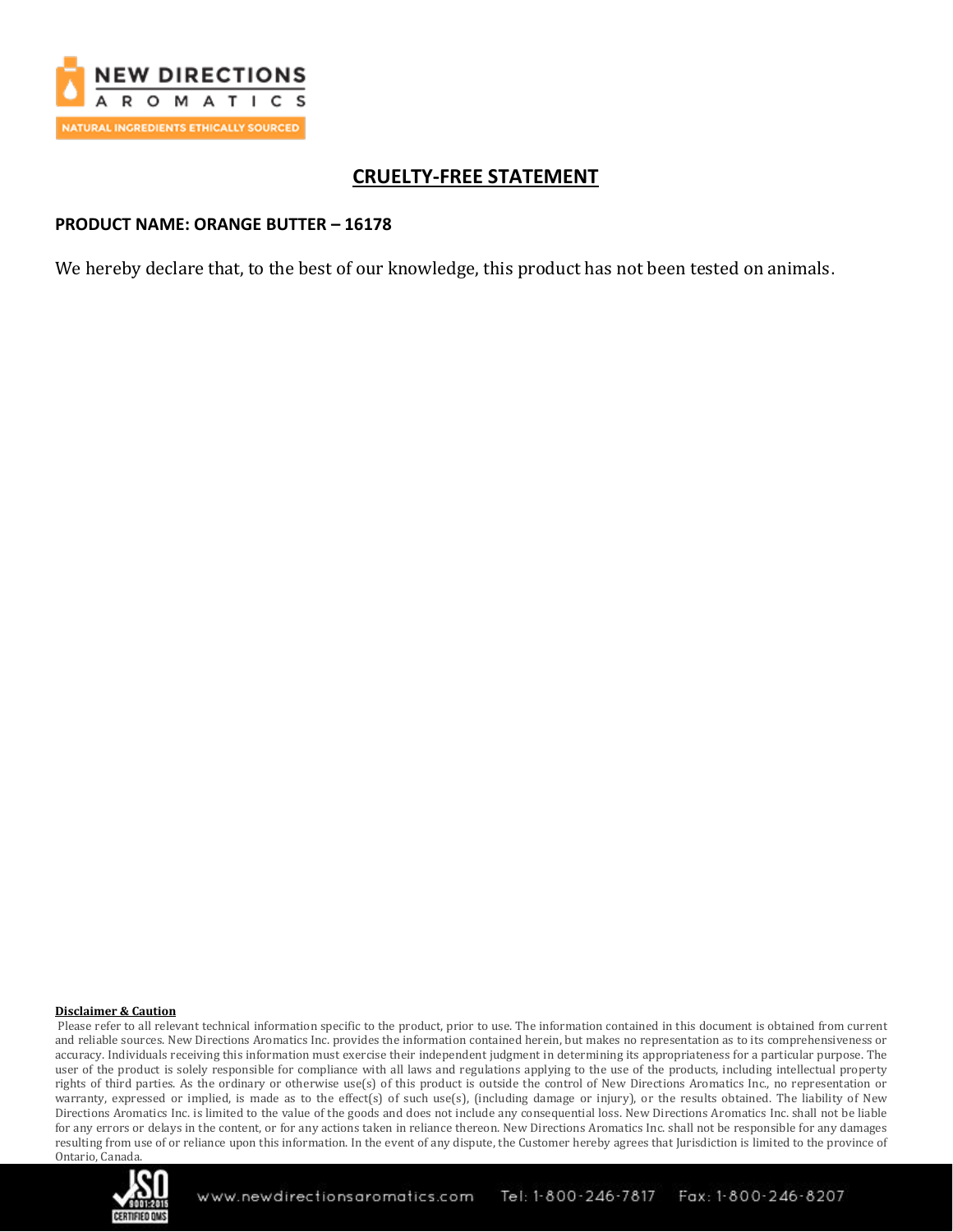

# **KOSHER STATEMENT**

### **PRODUCT NAME: ORANGE BUTTER – 16178**

We hereby confirm that this product has been certified to Kosher standards.

#### **Disclaimer & Caution**

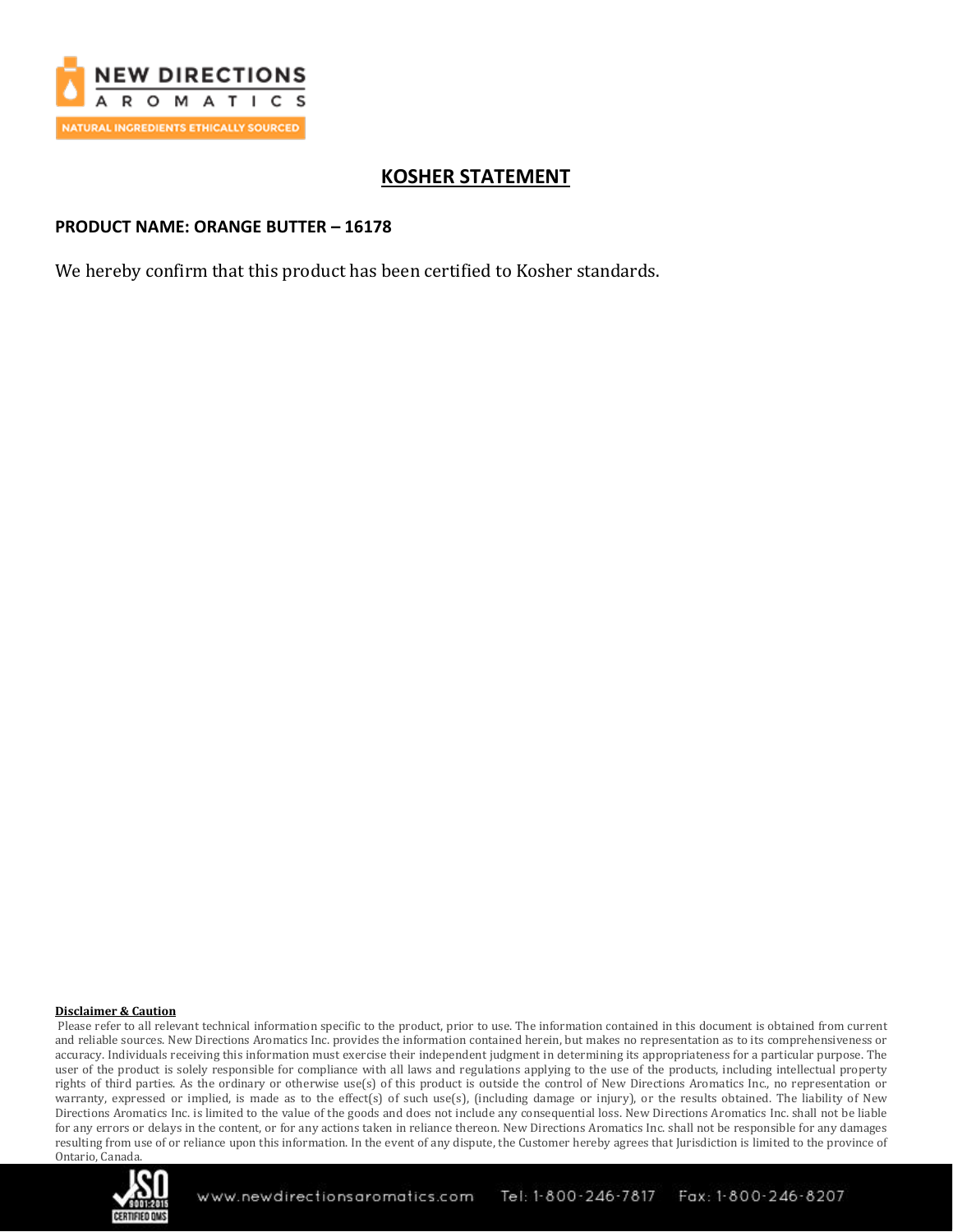

# **VEGAN STATEMENT**

## **PRODUCT NAME: ORANGE BUTTER – 16178**

We hereby confirm that this product has been certified to Vegan standards.

#### **Disclaimer & Caution**

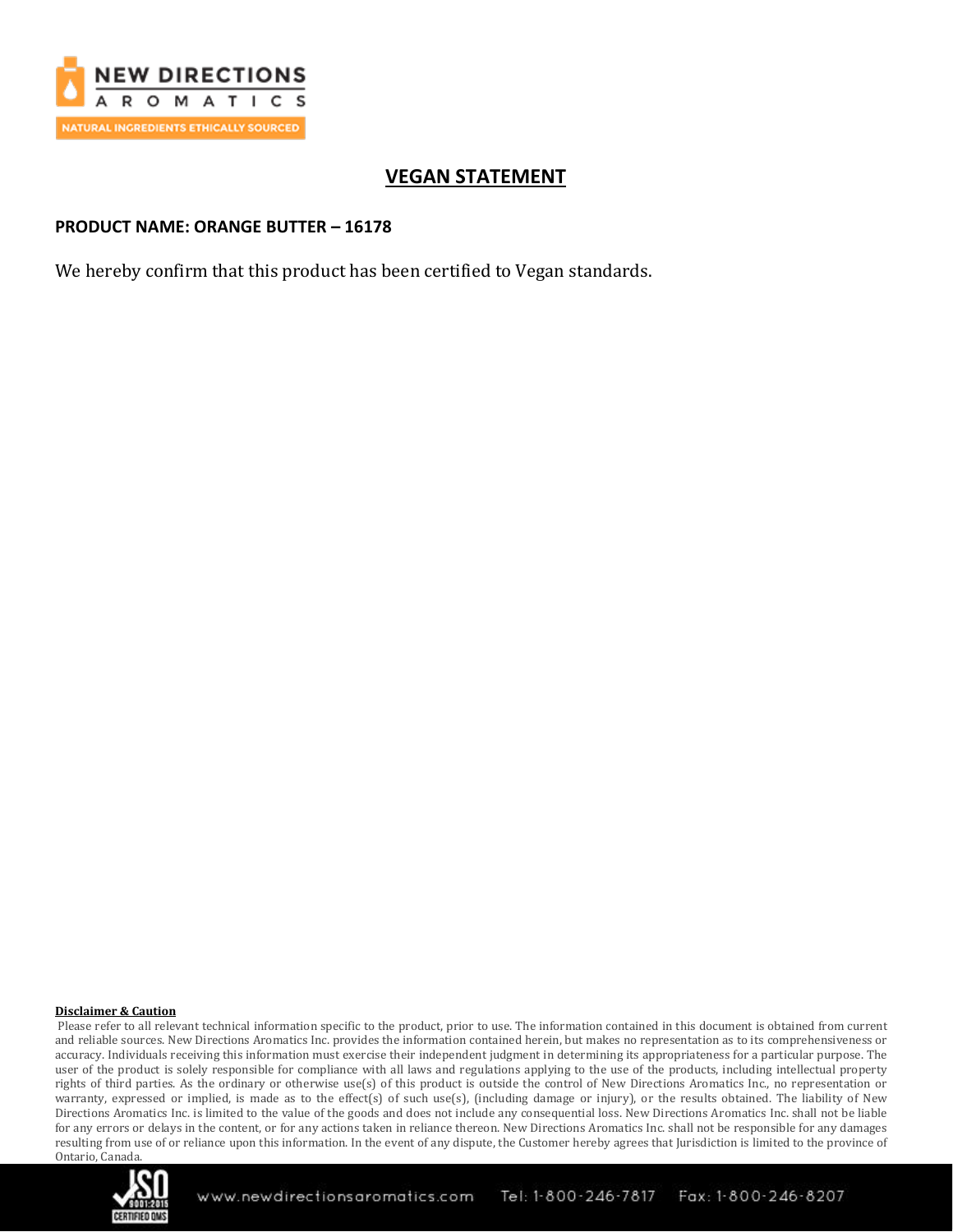

## **CALIFORNIA PROPOSITION 65 STATEMENT**

## **PRODUCT NAME: ORANGE BUTTER – 16178**

We hereby declare that, to the best of our knowledge, this product does not contain any substance(s) that are listed in the California Proposition 65.

#### **Disclaimer & Caution**